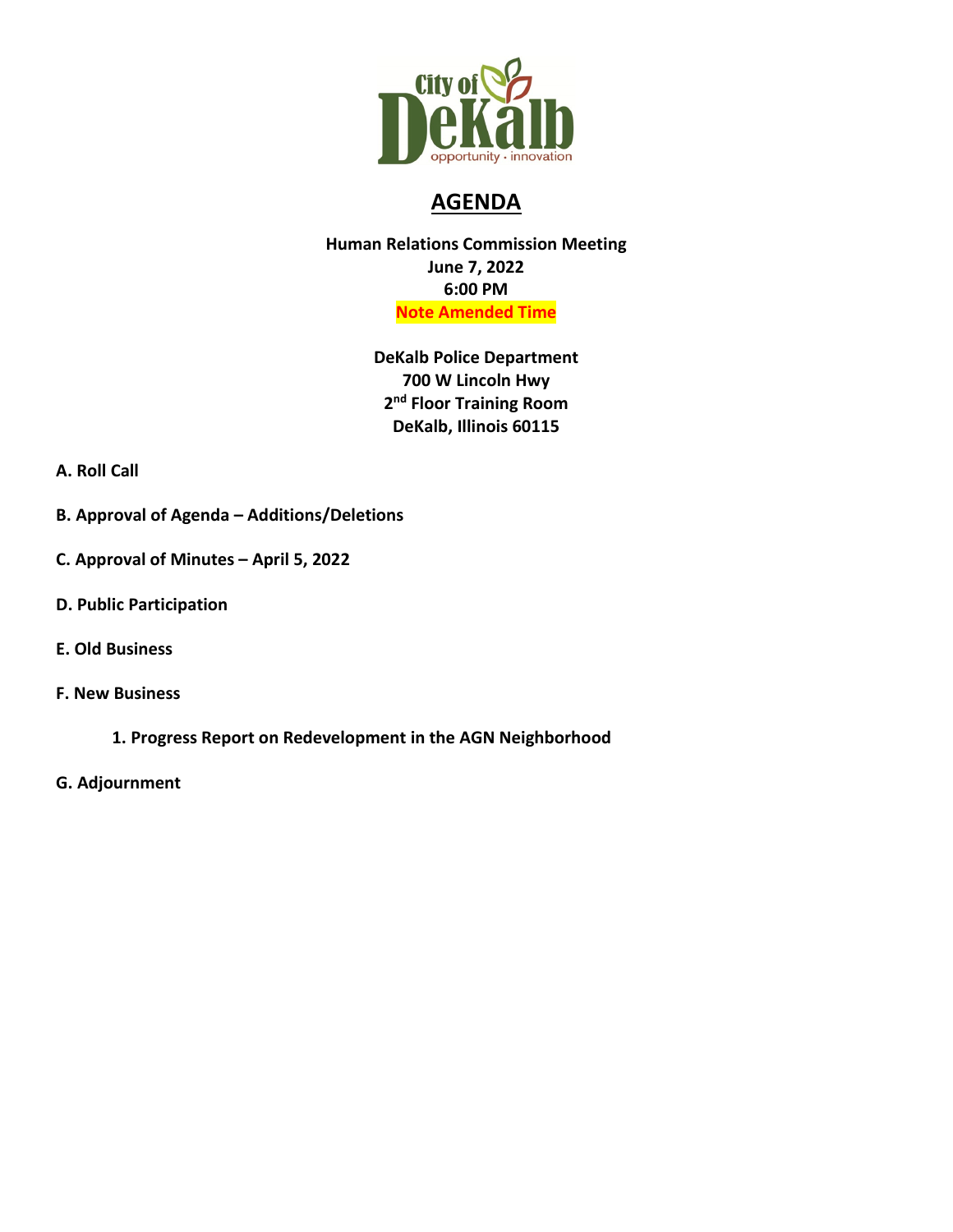

#### **Minutes**

## **City of DeKalb Human Relations Commission April 5, 2022**

The Human Relations Commission (HRC) held a regular meeting on April 5, 2022, in the Second Floor Training Room at the DeKalb Police Department.

#### **A. Roll Call**

In the absence of Chair Joe Gastiger, Staff Liaison Scott Zak called the meeting to order at 6:03 p.m. The following members of the HRC were present: Nadine Franklin, Norden Gilbert, Lisa King and Andre Powell.

Other City officials/staff present:

- Mayor Cohen Barnes
- Fifth Ward Alderman Scott McAdams
- City Manager Bill Nicklas
- Chief of Police David Byrd
- Scott Zak, Management Analyst and Staff Liaison to the HRC

## **B. Approval of Agenda – Additions/Deletions**

Mr. Zak asked for a motion to approve the agenda. It was motioned by Mr. Gilbert and seconded by Mr. King. The agenda was approved by unanimous voice vote.

## **C. Appointment of temporary chair for the April 5, 2022, meeting**

Mr. Zak asked for a motion to appoint a temporary chair to serve for the meeting. Ms. King motioned for Mr. Gilbert to serve as temporary chair, seconded by Ms. Franklin. Mr. Gilbert was appointed temporary chair by unanimous voice vote.

## **D. Approval of Minutes – February 1, 2022 Regular Meeting**

Mr. Gilbert asked for a motion to approve the minutes. Ms. King motioned, seconded by Ms. Franklin. The minutes were approved by unanimous voice vote.

## **E. Public Participation –**

Resident Mark Charvat raised a concern about the draft policy for the License Plate Reader (LPR) program allowing the LPRs to be used to stop a car with a registered owner whose license is revoked. He explained he knows someone with a revoked license whose son drives her to work and questioned whether the son will be pulled over. Mr. Charvat also raised a concern about the term "but are not limited to" in section II-D, which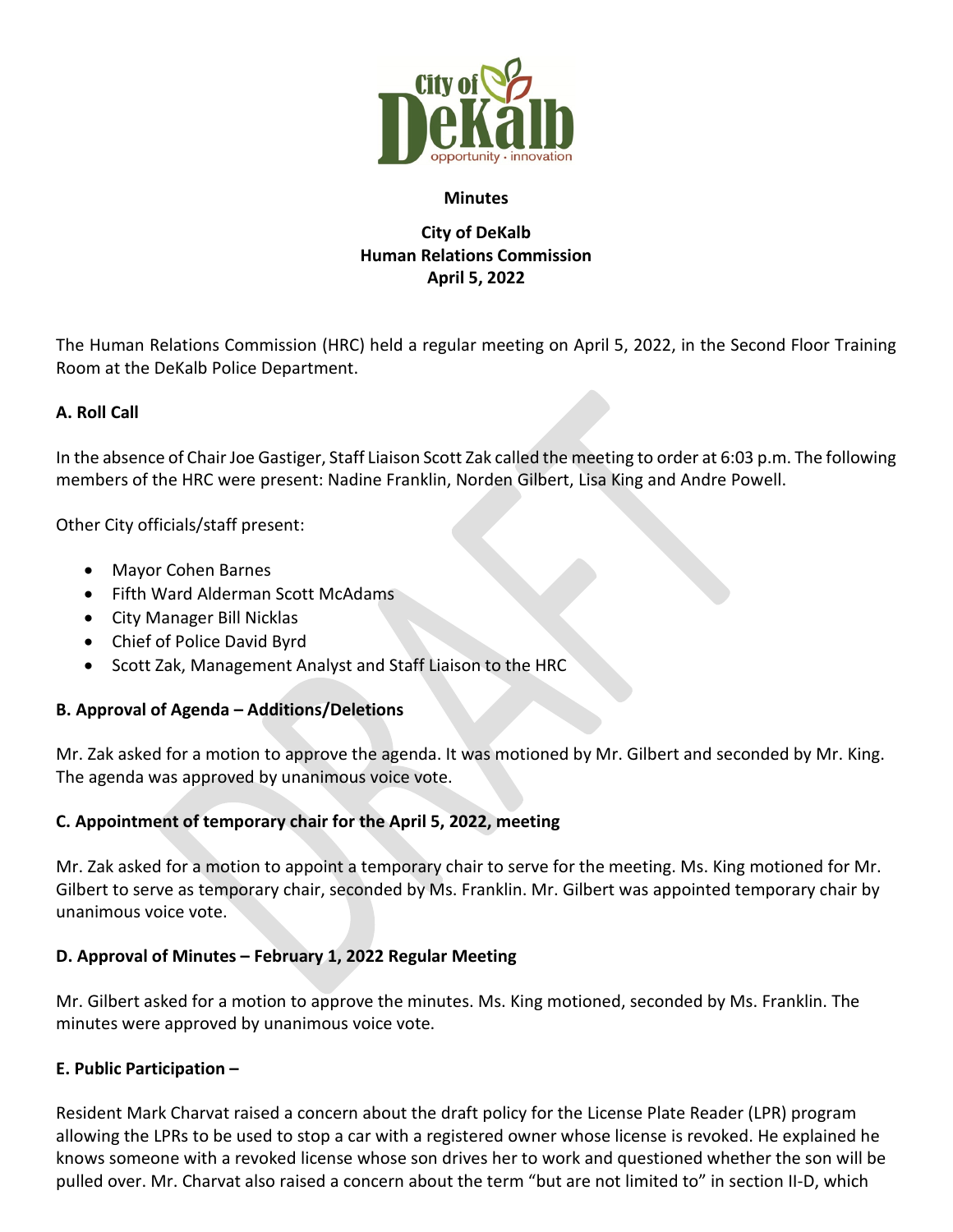

provides reasons a vehicle can be put on the BOLO (Be On the Look Out) list, and questioned whether that could include speeding. Mr. Charvat said overall the policy looked pretty good.

Chief Byrd responded to Mr. Charvat's concerns. He said section II-D lists what the LPRs are able to do, not what the DeKalb Police Department will do with them. He said in DeKalb, the LPRs will be used to find those wanted for crimes, subjects of Amber and Silver alerts, felonious vehicles and vehicles involved in hit-andruns. Regarding revoked licenses, Chief Byrd said an officer would not be able to stop the vehicle in the scenario described by Mr. Charvat. The officer would not have probable cause after noticing the driver was male while the owner with a revoked license is female. He said in some instances, such as a vehicle with tinted windows, there could be a traffic stop. Chief Byrd said the LPRs are a positive technology which will provide results quickly.

#### **F. Old Business**

#### **1. Review draft License Plate Reader policy**

Chief Byrd reviewed key points of the three-page Police Department policy for use of LPRs. He explained the LPRs look for vehicles on the BOLO list, which is based on entries by law enforcement agencies. When a license plate on the BOLO list passes an LPR, there is an alert and the LPR that sent the alert will show up as red on a monitor in the telecommunications center. Dispatchers will then retrieve the plate number, vehicle make and what the subject is wanted for and relay that information and the area in which the car is located to officers.

City Manager Bill Nicklas asked who enters the information that the LPRs search for. Chief Byrd responded the police department enters as much information about a vehicle as possible, so there is a human element to start the process.

Chief Byrd explained there are two types of alerts. For immediate alerts, officers will respond to the vehicle as soon as information is relayed from dispatchers. Non-encounter alerts are entered by law enforcement agencies that want to know the location of a vehicle but do not want other agencies to make contact with the subjects. Chief Byrd explained filters can be used to determine which type of BOLO will send an alert, such as outstanding warrants and Amber and Silver alerts.

Chief Byrd said had the LPRs already been in place, the Police Department would have made quicker arrests in some cases, including recent burglaries. He explained the equipment has been installed; however, an agreement with the Illinois State Police is still needed for the system to get leads from the BOLO databases. He hopes the leads access will come in the next week and said the Police Department will be tracking data, including arrests made with the aid of the LPRs, to report on the system's effectiveness.

Commissioner King asked what happens if the license plates on a wanted car are switched out with plates off another car. Chief Byrd said the LPRs would not be effective but that the car might still be stopped if an officer checks the plates and sees they do not match the make of the vehicle. Responding